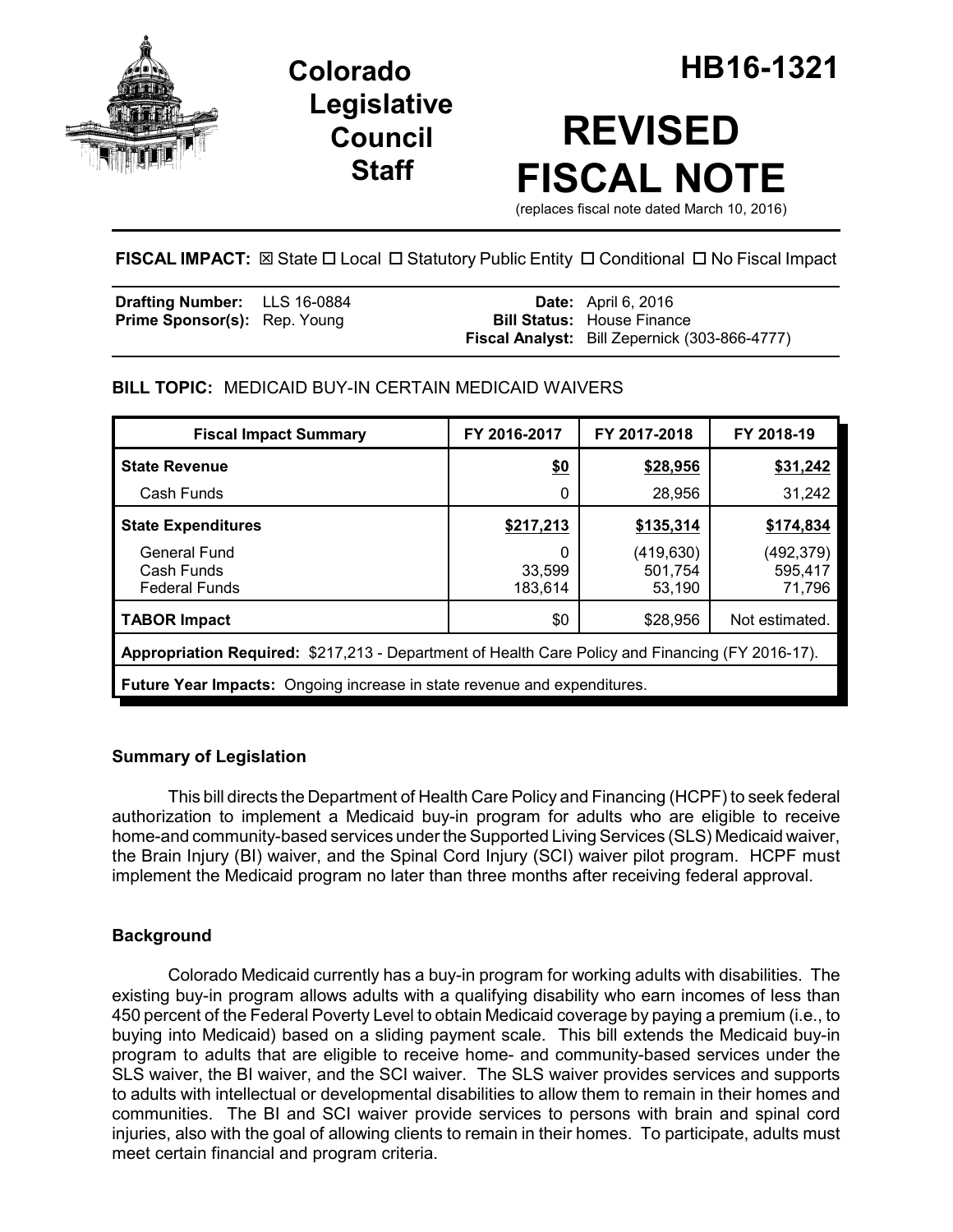April 6, 2016

# Page 2 **HB16-1321**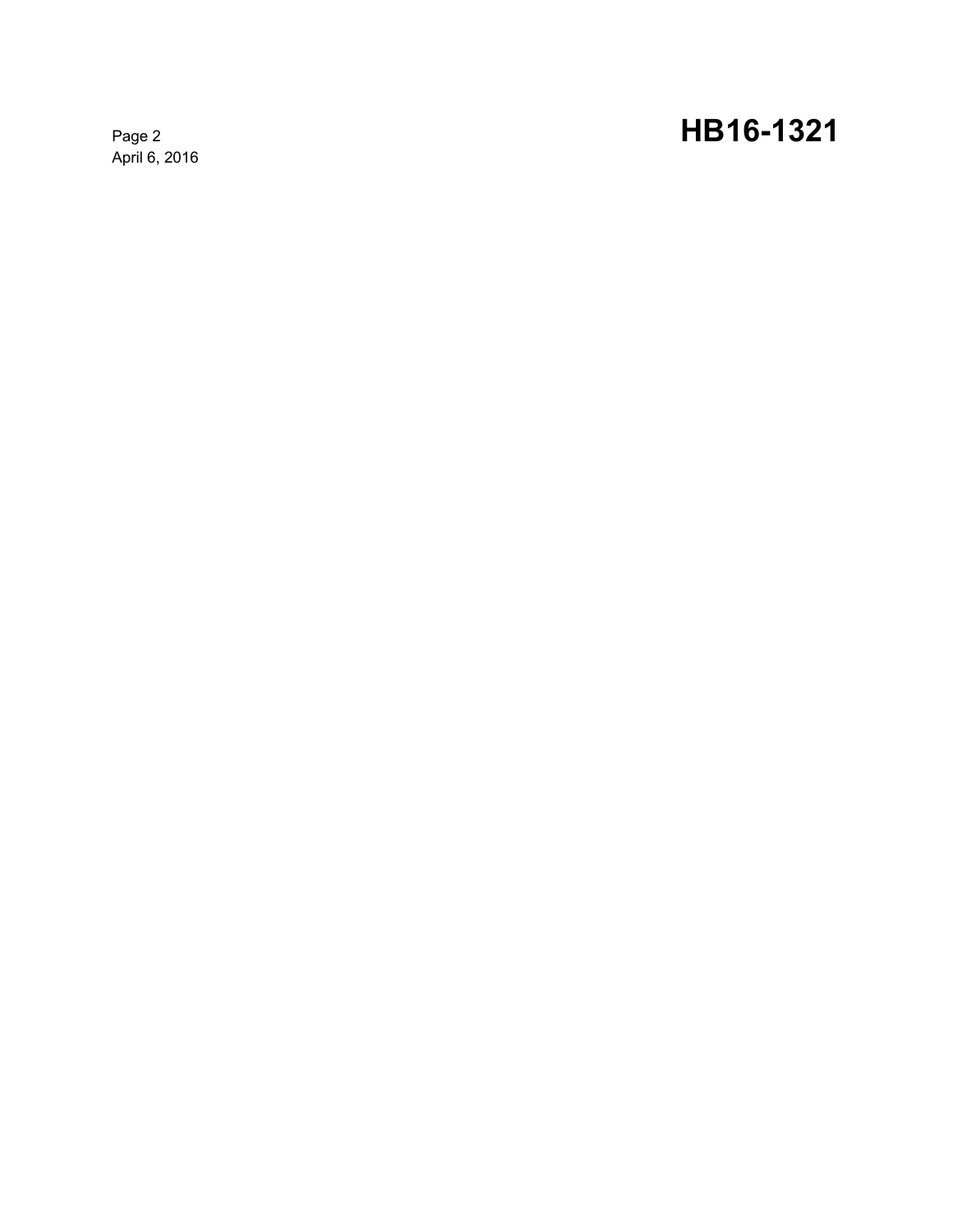April 6, 2016

#### **Assumptions**

Based on data for the existing Medicaid buy-in program, this fiscal note makes the following assumptions about the new Medicaid buy-in program for waivers under this bill:

- 38 clients will participate in the new Medicaid buy-in program in FY 2017-18 and 41 clients will participate in FY 2018-19;
- of the participating clients, 5 clients in FY 2017-18 and 6 clients in FY 2018-19 will be new clients, the remainder (33 in FY 2016-17 and 35 in FY 2017-18) will be existing waiver clients that transition from the regular waiver program to the buy-in program;
- the annual cost per client served on the SLS waiver will be \$26,724 in FY 2017-18 and \$26,955 in FY 2018-19;
- the annual cost per client served on the BI waiver will be \$40,720 in FY 2017-18 and \$41,215 in FY 2018-19;
- the annual cost per client served on the SCI waiver will be \$46,579 in FY 2017-18 and \$47,165 in FY 2018-19;
- the average annual premium paid by buy-in participants will be \$762;
- a 50.01 percent federal match will be available for waiver clients in FY 2017-18 and a 50.00 percent match in FY 2018-19;
- necessary federal approvals will be received by January 1, 2017, and computer system changes will occur by the end of FY 2016-17; and
- the SLS waiver Medicaid Buy-in Program will begin enrolling clients on July 1, 2017.

#### **State Revenue**

The bill increases cash fund revenue to HCPF by \$28,956 in FY 2017-18 and by \$31,242 in FY 2017-18. This revenue is generated from premiums paid by clients participating in the buy-in program based on the participation and premium assumptions listed above.

#### **TABOR Impact**

This bill increases state cash fund revenue from Medicaid premiums, which will increase the amount of money required to be refunded under TABOR. TABOR refunds are paid out of the General Fund. Since the bill increases the TABOR refund obligation without a corresponding change in General Fund revenue, the amount of money available in the General Fund for the budget will decrease by an identical amount.

#### **State Expenditures**

The bill increases net costs in HCPF by **\$217,213 in FY 2016-17, \$135,314 in FY 2017-18, and \$174,834 in FY 2018-19.** First-year costs are for information technology system modifications. Future-year costs represent the costs of new clients that gain Medicaid coverage through the new Medicaid buy-in program. In addition, by shifting existing clients from the regular waiver programs to the Medicaid buy-in, General Fund costs for this population are reduced and replaced by Hospital Provider Fee Cash Fund and client premiums. These new costs are summarized in Table 1 and discussed below. Table 2 provides a further break down of the fund source changes that result from shifting Medicaid clients from the regular waiver programs to the Medicaid buy-in.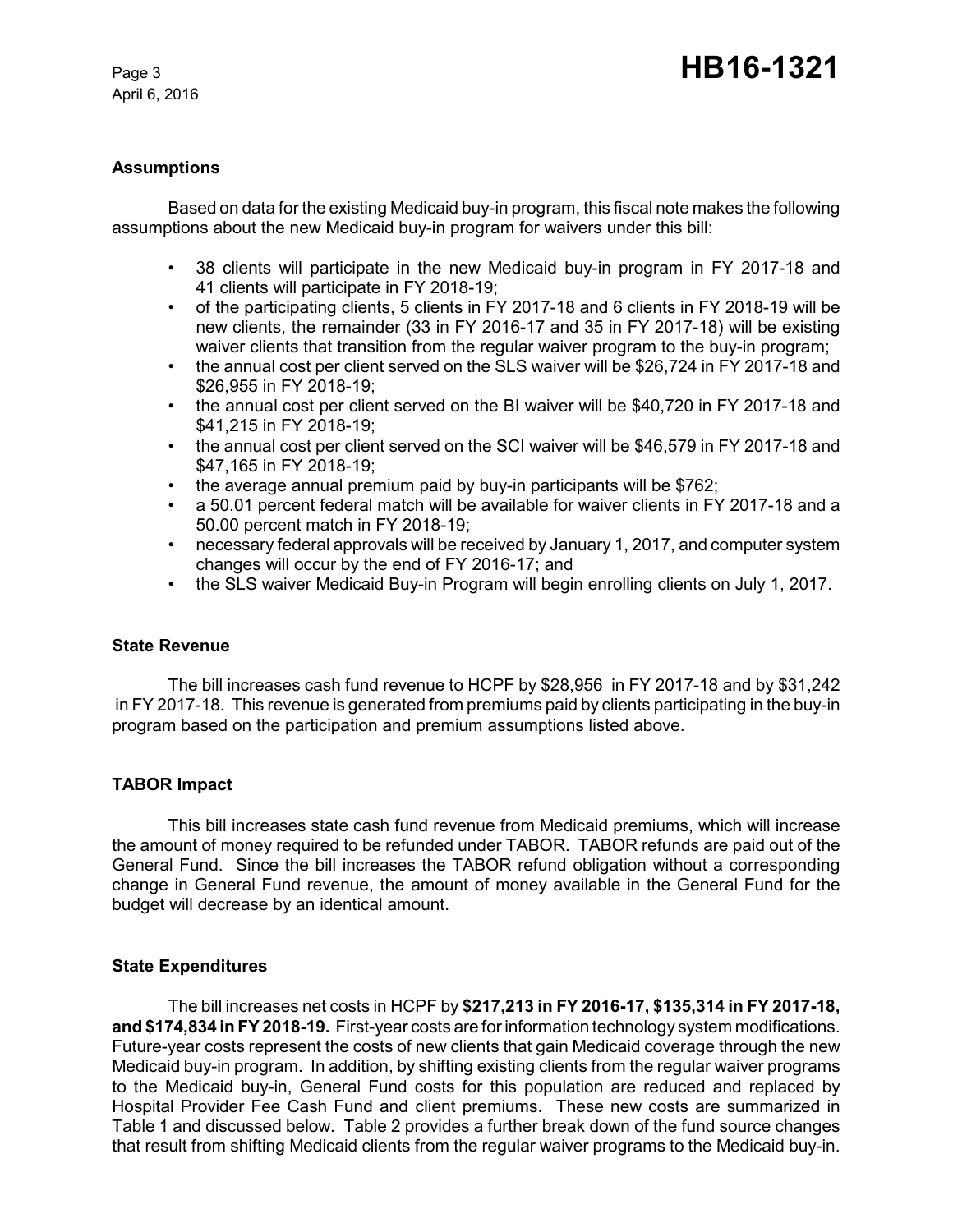| Table 1. Expenditures Under HB 16-1321                                                             |                   |                           |                           |  |  |
|----------------------------------------------------------------------------------------------------|-------------------|---------------------------|---------------------------|--|--|
| <b>Cost Components</b>                                                                             | FY 2016-17        | FY 2017-18                | FY 2018-19                |  |  |
| Information Technology Costs                                                                       | \$217,213         | \$0                       | \$0                       |  |  |
| <b>New Waiver Client Costs</b>                                                                     | 0                 | 135,314                   | 174,834                   |  |  |
| <b>TOTAL</b>                                                                                       | \$217,213         | \$135,314                 | \$174,834                 |  |  |
| <b>Hospital Provider Fee Cash Fund</b><br><b>Medicaid Buy-in Cash Fund</b><br><b>Federal Funds</b> | 33,599<br>183,614 | 65,739<br>3,810<br>65,765 | 85,131<br>4,572<br>85,131 |  |  |

*Information technology system modifications.* To implement the Medicaid buy-in, modifications to the Colorado Benefits Management System (CBMS) and the Medicaid Management Information System (MMIS) are required at a total one-time cost of \$217,213 in FY 2016-17. For CBMS changes, 578 hours of contract programming is required at a cost of \$137 per hour, resulting in a cost of \$79,186. This work will be managed and paid for through the reappropriation of funds to the Office of Information Technology. For the MMIS, costs are estimated at \$138,027, and this work will be overseen by HCPF directly. For the CBMS changes, a 75 percent federal match is assumed; for the MMIS changes, a 90 percent federal match is assumed, conditional upon advanced federal approval. The remainder is paid from the Hospital Provider Fee Cash Fund.

*New waiver clients using buy-in.* Based on the assumptions listed above, HCPF will have cost of \$135,314 in FY 2017-18 and \$174,834 in FY 2018-19 to serve new clients that enroll in Medicaid once the new buy-in option is available to waiver clients. These costs are paid from the Hospital Provider Fee Cash Fund, the Medicaid Buy-in Cash Fund, and federal funds. Costs are prorated in the first year by one month to reflect the lag in new claims being processed and paid.

**Existing waiver clients using buy-in.** While the total costs of serving existing clients under the various waivers will not change if they opt to participate in the buy-in, the funding source for serving these clients will shift. Specifically, General Fund costs are instead paid with Hospital Provider Fee Cash Funds and client premiums. Costs in FY 2017-18 are prorated by one-month to reflect the lag in shifting of payment of claims from the regular waivers to the new Medicaid buy-in. This shift in fund sources is outlined in Table 2. It is assumed these funding sources will be adjusted through the annual budget process as clients begin participating in the buy-in.

| Table 2. Funding Source for Existing Waiver Clients<br>Participating in the Medicaid Buy-in under HB 16-1321 |                        |                                                        |                                                      |                         |                              |
|--------------------------------------------------------------------------------------------------------------|------------------------|--------------------------------------------------------|------------------------------------------------------|-------------------------|------------------------------|
|                                                                                                              | General<br><b>Fund</b> | <b>Hospital</b><br>Provider<br>Fee Cash<br><b>Fund</b> | <b>Medicaid</b><br><b>Buy-in</b><br><b>Cash Fund</b> | Federal<br><b>Funds</b> | <b>TOTAL</b><br><b>FUNDS</b> |
| <b>FY 2017-18 - Net Change</b>                                                                               | (\$419,630)            | \$407,060                                              | \$25,146                                             | (\$12,576)              | <u>\$0</u>                   |
| <b>Current Waiver Costs</b>                                                                                  | (419, 630)             | 0                                                      | 0                                                    | (419, 798)              | (839, 428)                   |
| Costs under Waiver Buy-in                                                                                    | 0                      | 407,060                                                | 25.146                                               | 407,222                 | 839,428                      |
| FY 2018-19 - Net Change                                                                                      | (\$492,379)            | \$479,044                                              | \$26,670                                             | (\$13,335)              | <u>\$0</u>                   |
| <b>Current Waiver Costs</b>                                                                                  | (\$492,379)            | \$0                                                    | \$0                                                  | (\$492,379)             | (\$984,758)                  |
| Costs under Waiver Buy-in                                                                                    |                        | 479,044                                                | 26,670                                               | 479,044                 | 984,758                      |